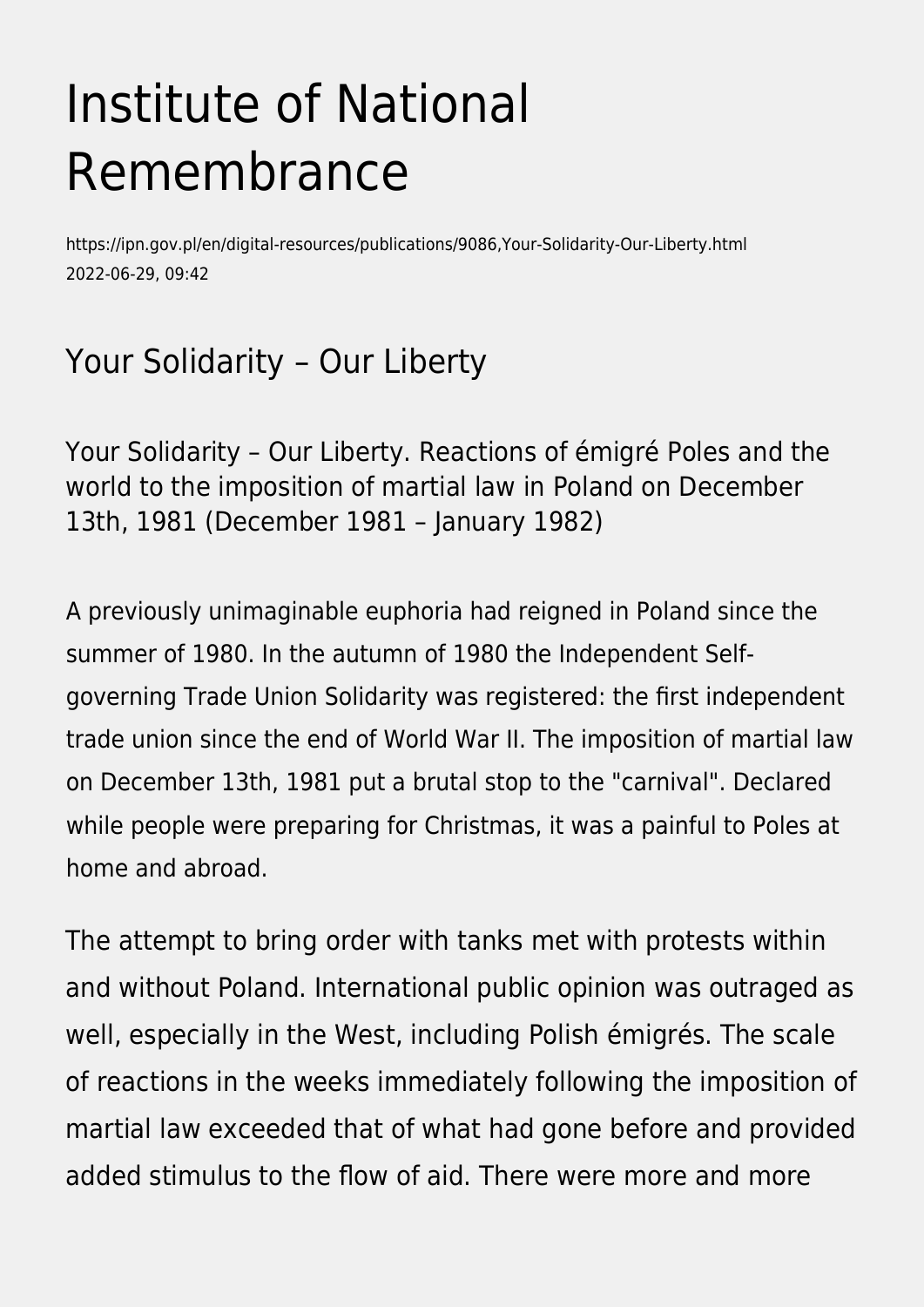different forms of protests - rallies, letters, television broadcasts etc. Transports with gifts and medical supplies were sent to Poland in the hope that at least some would reach those who really needed them. The government decision of December 13<sup>th</sup> consolidated Western public opinion and set in motion a support and aid movement that lasted years. It became much easier to organize a concert or a demonstration at a communist embassy or consulate. Solidarity was an important symbol, capable of uniting people from different political camps, with different political convictions. But the unity of those early weeks, with the passage of time, became more and more difficult to maintain so it is worth remembering those exceptional times and reflecting on the phenomenon. This is a task of this album.

#### **[ORDER NOW](https://ipn.poczytaj.pl/ksiazka/your-solidarity-our-liberty-wasza-solidarnosc-nasza-wolnosc-reakcje-emigracji-polskiej-i-swiata-na-wprowadzenie-stanu-wojennego-13-grudnia-1981-grudzien-1981-styczen-1982-slawomir-lukasiewicz,401011)**

### Opcje strony

- **[Print](https://ipn.gov.pl/javascript:winopen() [this page](https://ipn.gov.pl/javascript:winopen()**
- [Generate PDF](https://ipn.gov.pl/en/digital-resources/publications/9086,Your-Solidarity-Our-Liberty.pdf) [of this page](https://ipn.gov.pl/en/digital-resources/publications/9086,Your-Solidarity-Our-Liberty.pdf)
- [Notify](https://ipn.gov.pl/en/powiadom/9086,dok.html?poz=digital-resources/publications&drukuj=window) [about this page](https://ipn.gov.pl/en/powiadom/9086,dok.html?poz=digital-resources/publications&drukuj=window)

• Share this article [Share](https://www.facebook.com/sharer/sharer.php?u=https://ipn.gov.pl/en/digital-resources/publications/9086,Your-Solidarity-Our-Liberty.html) [on Facebook](https://www.facebook.com/sharer/sharer.php?u=https://ipn.gov.pl/en/digital-resources/publications/9086,Your-Solidarity-Our-Liberty.html) [Share](https://twitter.com/share) [on Twitter](https://twitter.com/share)